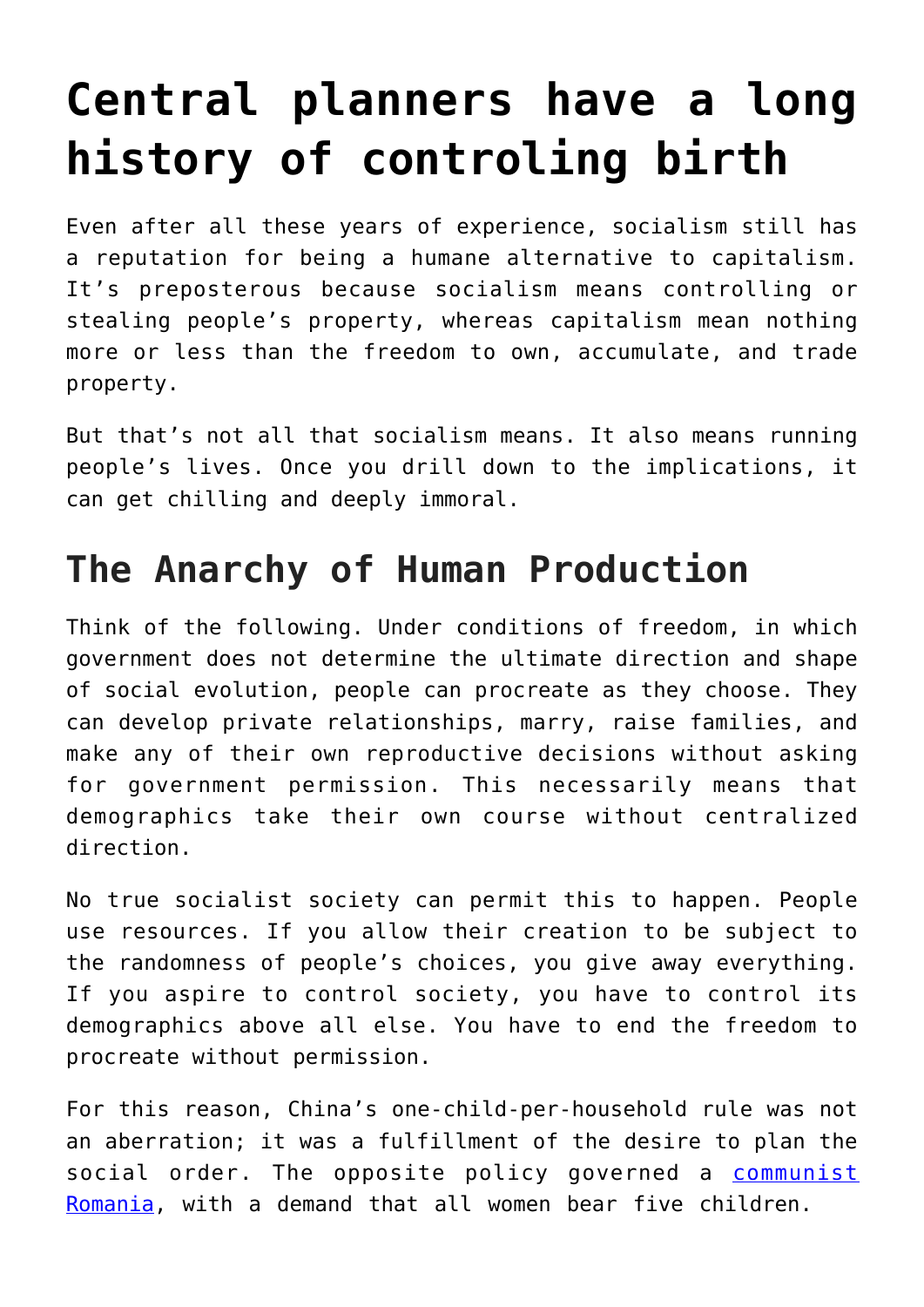It was true in Nazi Germany too. The law called for maximum procreation by Germans. Laws against race mixing were heavily enforced. And non-Germans were seriously discouraged from reproducing and often sterilized. This was "national socialism" at work. It had to control the demographics according to a centrally dictated plan.

A century ago, the U.S. was afflicted by the same impulse. A generation of academics, policy makers, and public intellectuals rallied around a solution to that generation's demographic panic. Too many of the wrong people were reproducing and getting rich. Something had to be done. So a series of policies were implemented to realize the dreams of the eugenicists.

What were these policies? Sterilization was common of course, but this was only a start. [Minimum wages](https://fee.org/articles/the-eugenics-plot-of-the-minimum-wage/) started as a eugenics program: a high bar to enter the workforce would effectively ban "inferiors and imbeciles" from earning money, and hence starve them out: exterminating them in one generation. (That's a paraphrase from a mainstream economics book by Frank Taussig that appeared in 1912.)

Other policies inspired by eugenics included zoning (keeping the fit and unfit separated), segregation (same), Jim Crow laws (no race mixing), [working hours limits](https://fee.org/articles/government-s-war-on-women-1900-1920/) that targeted women (women in a eugenics regime serve only one purpose), [immigration](https://fee.org/articles/policy-science-kills/) restrictions (again, designed to keep the national genetic pool pure and prevent "mongrelization"), and even welfare payments that were structured to disincentivize women from working).

#### **Eugenics Is Still With Us**

These policies are all still with us, even if the early rationale has been entirely forgotten. Pretty much we are happy to whitewash this ugly history, and pretend as if all this legislation was designed to help people rather than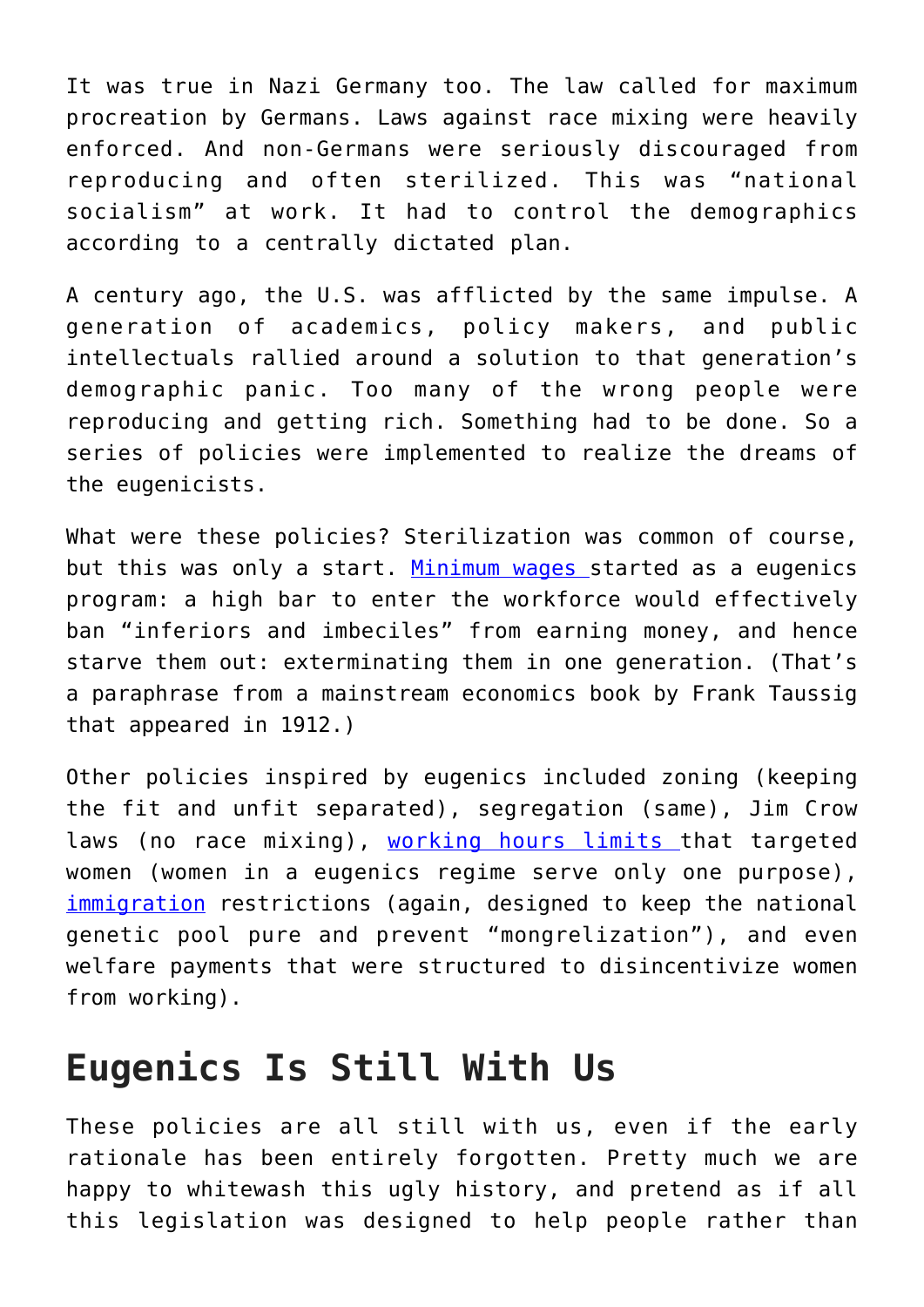control and/or exterminate them.

Surely eugenics could never return? Surely we are more civilized than that?

Actually, the demand of the regime to manage demographics never entirely goes away. Controlling the population mix and demographic trends goes with the aspirations to control society. Hence does Plato's own totalitarian vision of the social order require that the state control women from pregnancy and take full control of the child after birth. That certainly implies permission to procreate. No state that seeks to manage people can possibly permit the anarchy of the complete freedom to reproduce much less raise and train the child.

And today, with the "alt-right" on the rise in Europe and the US, demographic fears are a driving force of politics. It doesn't matter whether the concern is from the left or the right, the proposed solution to the anarchy of human reproduction is always authoritarian and fundamentally threatening to human liberty.

## **Mises the Prophet**

Ludwig von Mises, in his devastating 1922 takedown of socialism, spelled this out. He had seen that socialism would necessarily require the nationalization of women and also the complete control of birth. Socialism isn't just about the control of liberty and property but about the control of people and their sex lives. He was largely alone in having this insight (especially among economists, many of whom were responsible for mapping out eugenics plans).

"Without coercive regulation of the growth of population," he wrote, "a socialist community is inconceivable. A socialist community must be in a position to prevent the size of the population from mounting above or falling below certain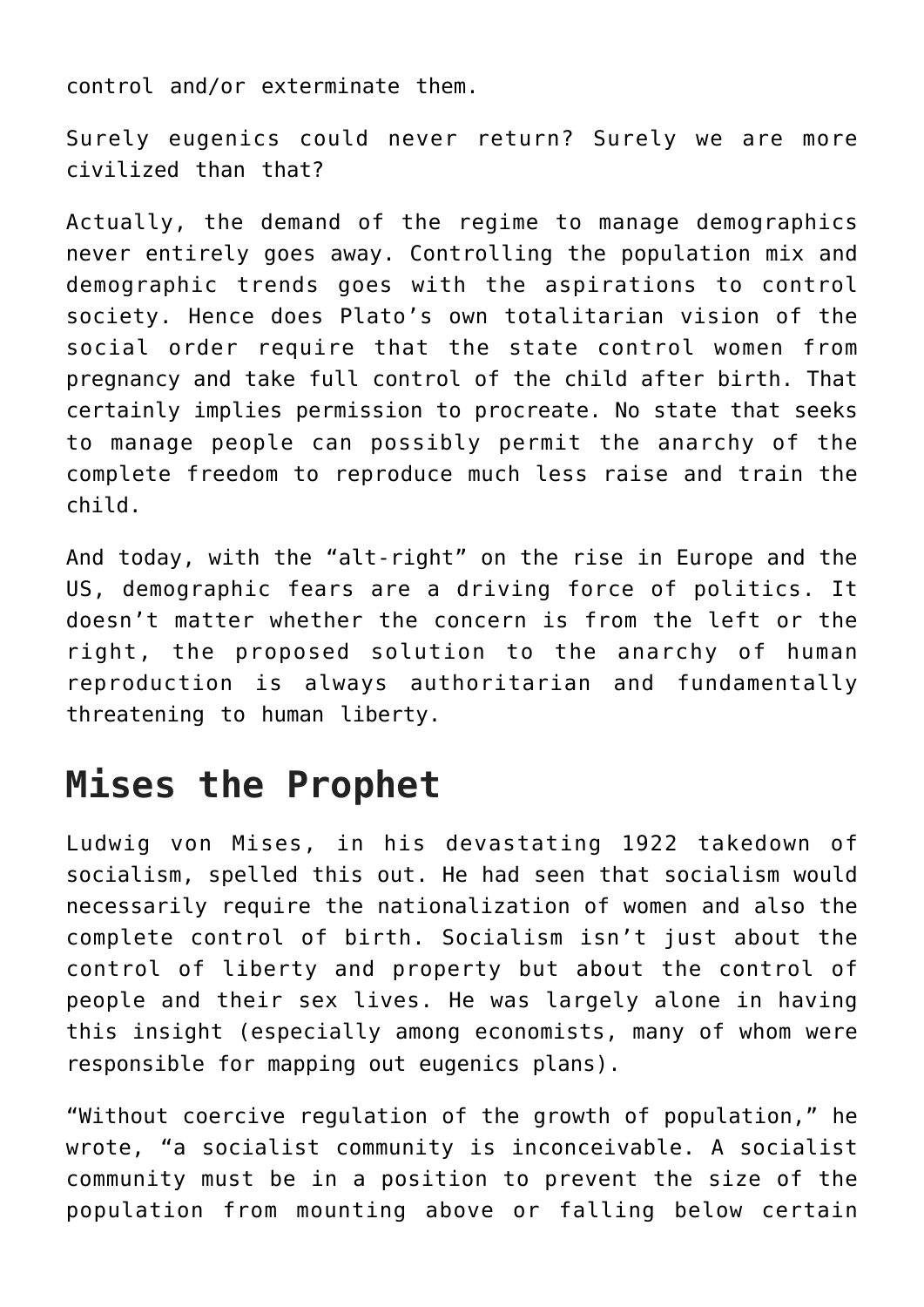definite limits. It must attempt to maintain the population always at that optimal number which allows the maximum production per head.

"Equally with any other order of society it must regard both under- and over-population as an evil. And since in it those motives, which in a society based on private ownership of the means of production harmonize the number of births with the limitations of the means of subsistence, would not exist, it will be obliged to regulate the matter itself. How it will accomplish this need not be here discussed. Nor is it relevant to our purpose to inquire whether its measures will serve eugenic or ethnological ideas. But it is certain that even if a socialist community may bring 'free love,' it can in no way bring free birth. The right to existence of every person born can be said to exist only when undesirable births can be prevented."

This was a very telling criticism at the time it was written. In the English-speaking world, books like *The Passing of the Great Race* were on every coffee table, books that forecast the death of the white race and hence the end of civilization. Demographic panic was everywhere. And it was precisely through this fear that socialism first came to the United States.

#### **Mises on the Nazis**

A few decades later, we saw the results. The full implications of such policies were realized in Nazi Germany. The urge to control demographics led to the building of a killing machine without parallel, all constructed and deployed in the name of science.

The influence of the U.S. experience with eugenics was not lost on Mises, [who wrote the following in 1947](https://fee.org/resources/planned-chaos-2/):

*"The Nazi plan was more comprehensive and therefore more pernicious than that of the Marxians. It aimed at abolishing*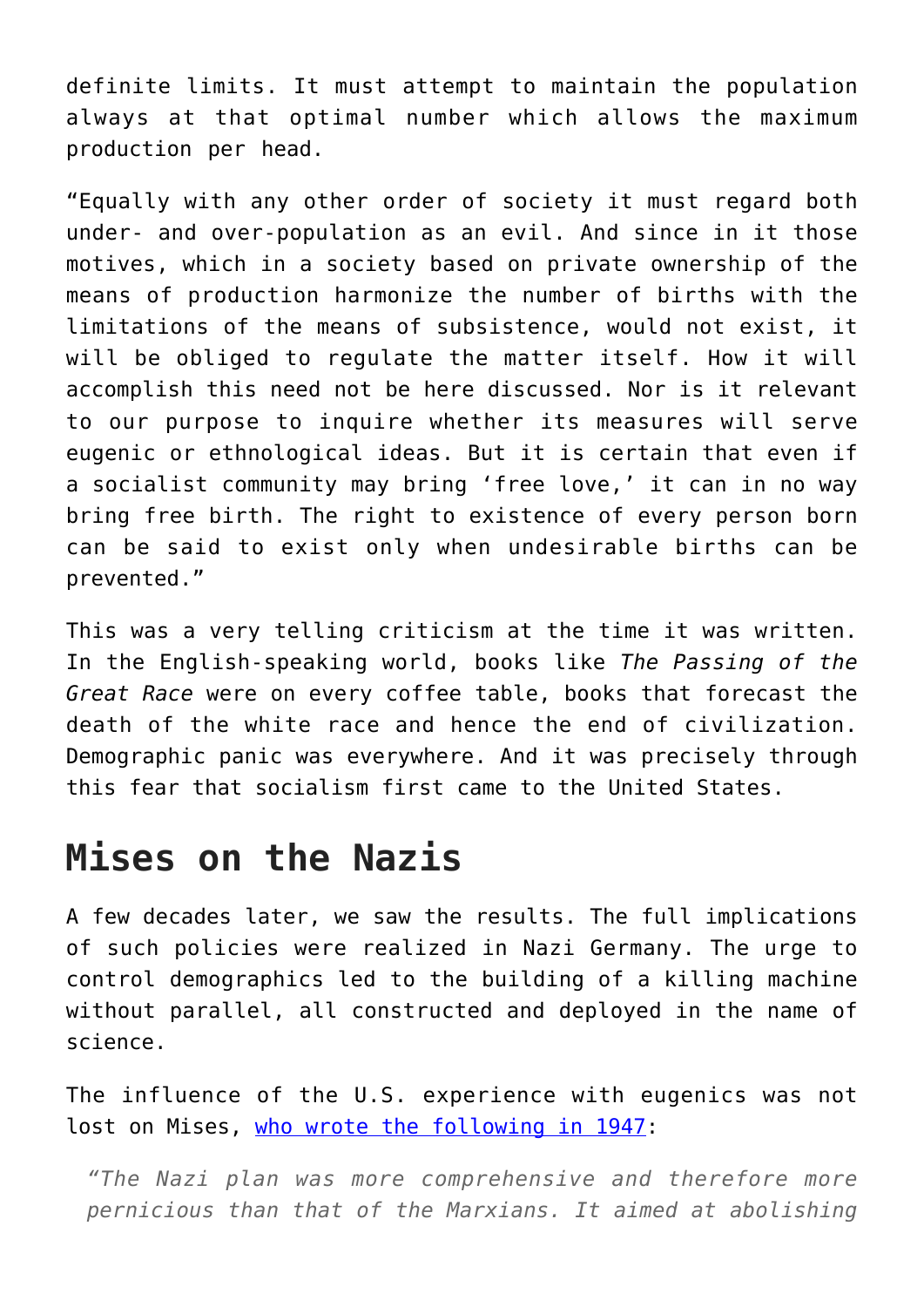*laissez-faire not only in the production of material goods, but no less in the production of men. The Führer was not only the general manager of all industries; he was also the general manager of the breeding-farm intent upon rearing superior men and eliminating inferior stock. A grandiose scheme of eugenics was to be put into effect according to 'scientific' principles.*

*We are living through yet another round of mass demographic panic. The wrong people are coming here, we are told."It is vain for the champions of eugenics to protest that they did not mean what the Nazis executed. Eugenics aims at placing some men, backed by the police power, in complete control of human reproduction. It suggests that the methods applied to domestic animals be applied to men. This is precisely what the Nazis tried to do. The only objection which a consistent eugenist can raise is that his own plan differs from that of the Nazi scholars and that he wants to rear another type of men than the Nazis. As every supporter of economic planning aims at the execution of his own plan only, so every advocate of eugenic planning aims at the execution of his own plan and wants himself to act as the breeder of human stock….*

*"The mass slaughters perpetrated in the Nazi horror camps are too horrible to be adequately described by words. But they were the logical and consistent application of doctrines and policies parading as applied science and proved by some men who in a sector of the natural sciences have displayed acumen and technical skill in laboratory research."*

## **Demographic Panic and Statism**

We are living through yet another round of mass demographic panic. The wrong people are coming here, we are told. The white race is dying out. We need to enlist experts to tell us who is fit and who is unfit, using the scientific measure of IQ, if nothing else" Such notions are newly popular, and they